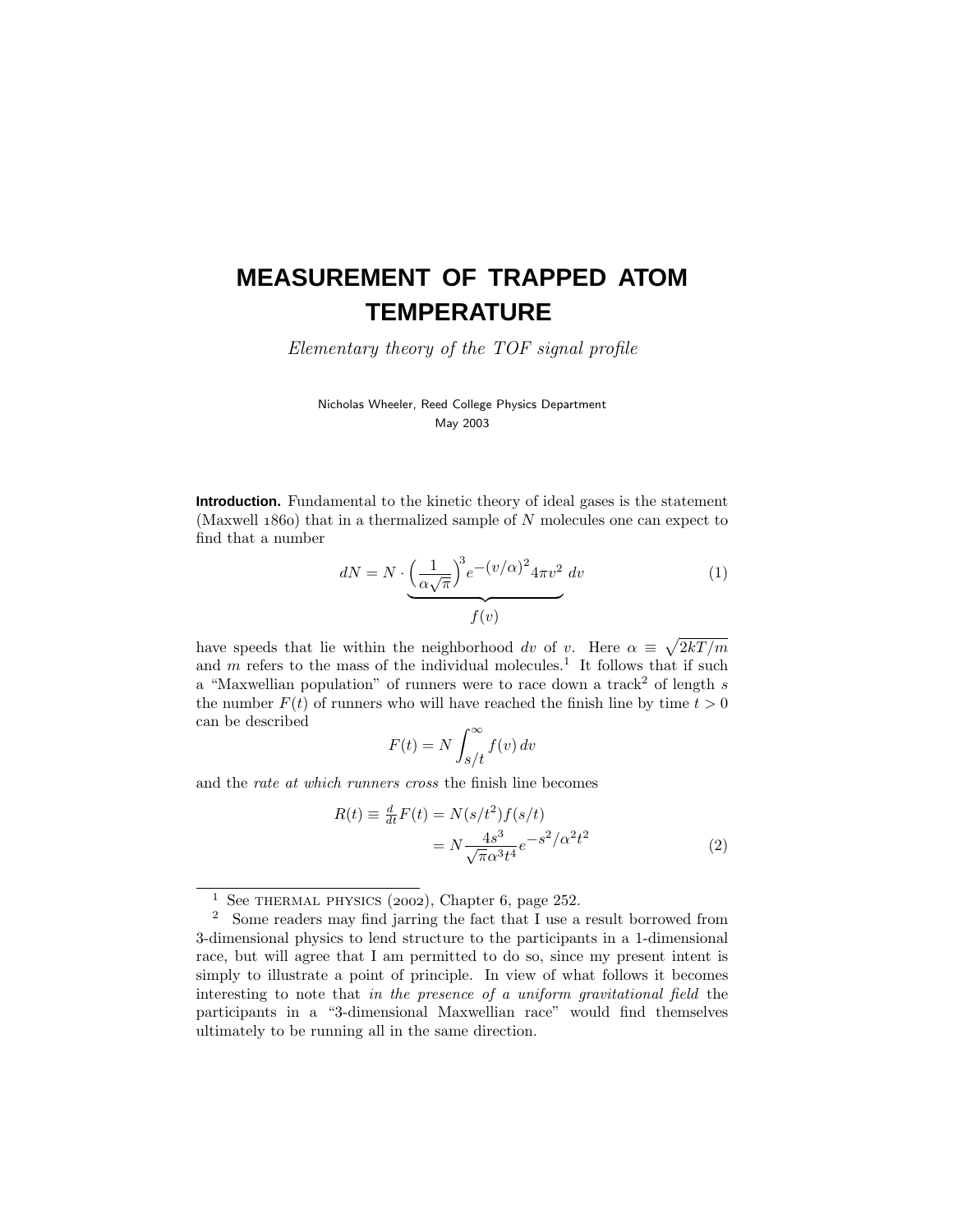

FIGURE 1: Graphs of the activity  $R(t)$  at the end of a Maxwellian race, based upon (2). The race was of length  $s = 1$  and the parameter *α* was assigned the values 0*.*5 (broad curve), 1*.*0, 1*.*5, 2*.*0. Larger *α* refers to hotter/faster runners, who finish more quickly.

which has the form shown in Figure 1. One readily verifies that

$$
\int_0^\infty R(t) dt = N \quad : \quad \text{all runners eventually finish}
$$

and finds that *R*(*t*) peaks at

$$
t_{\max} = \frac{1}{\sqrt{2}} (s/\alpha) \tag{3}
$$

It was, in point of historical fact, from time-of-flight (TOF) data *R*(*t*) that Maxwell's theoretical result (1) received its first experimental support. Today, with  $(1)$  secured, we are in position to turn the procedure around: from the observed structure of  $R(t)$  we extract a measured value of  $t_{\text{max}}$ , which we use in (3)—written

$$
T = \frac{ms^2}{4k(t_{\text{max}})^2}
$$

—to obtain an estimate of the temperature of the Maxwellian population of runners/molecules. It is a variant of that procedure, now standard to what we might call the "atom trap industry," that concerns us:

The basic set-up is shown in Figure 2, and makes physical sense only if the blob is so cold that it remains reasonably compact for the duration of its descent. That requirement can be expressed

(characteristic molecular speed  $\alpha$ ) · (flight time  $\sqrt{2h/g}$ )  $\ll h$ 

which gives  $T \ll \frac{1}{4} mgh/k$ . If—reasonably—we set  $h = 5 \text{ cm}$  and assume the vapor to be composed of <sup>87</sup>Rb atoms ( $m = 1.45 \times 10^{-25}$  kg) then we obtain  $T \ll 10^{-3}$ K.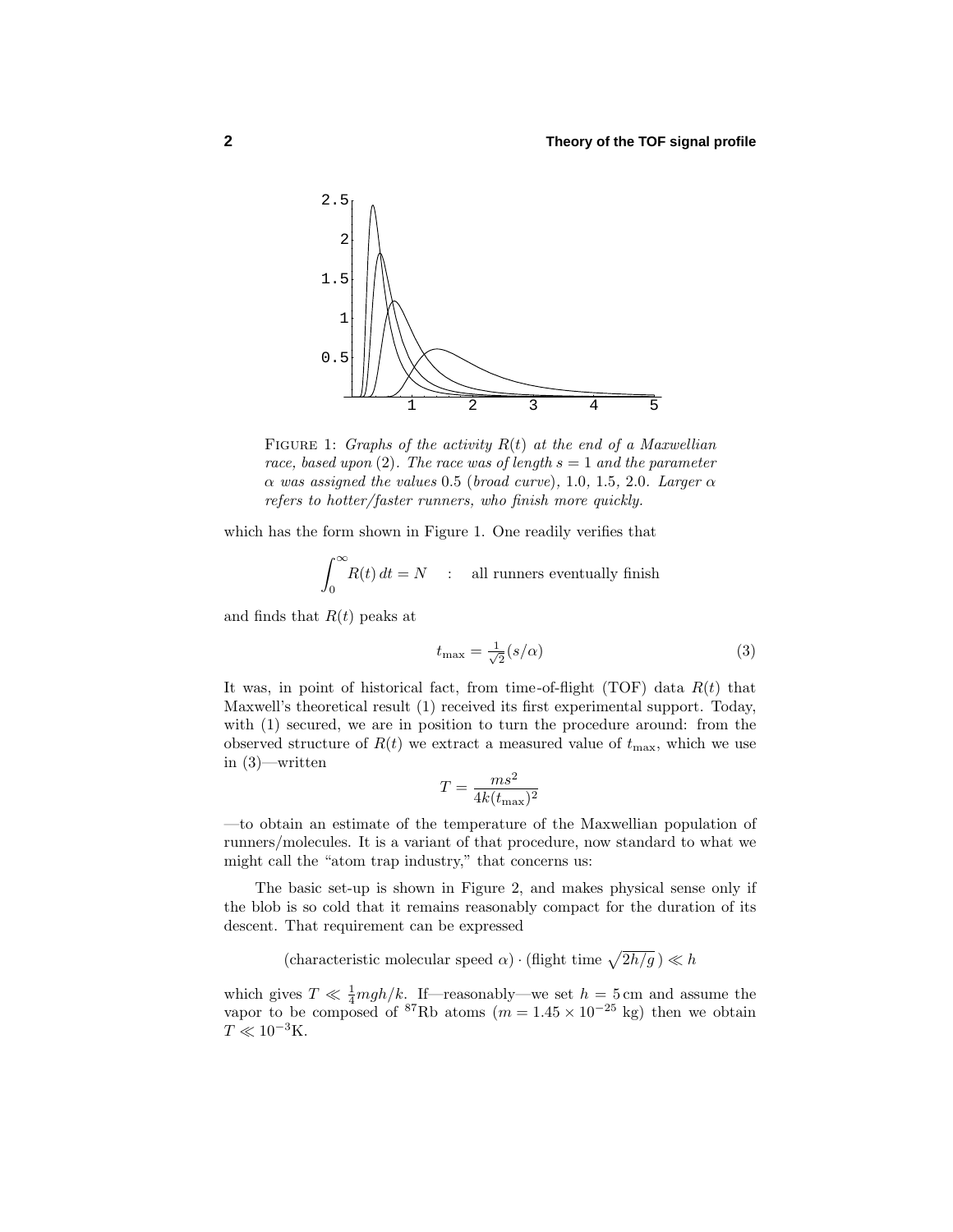#### **Introduction 3**



FIGURE 2: Successive snapshots of a little blob of very cold vapor that has been dropped onto a sheet of laser light. Individual atoms flouresce and are counted as they pass through the sheet. Our assignment is deduce the theoretical profile of the signal  $S(t)$  thus produced, and from the signal to extract an estimate of the temperature *T* of the blob.

An early approach to the theoretical determination of  $R(t)$ —henceforth denoted  $S(t)$  to emphasize that we are talking about a *signal*—is sketched in the appendix of a long paper by some atom trap pioneers, $3$  but is susceptible to criticism on the ground that it advocates methods of a complexity that is grotesquely disproportionate to the intrinsic simplicity of the problem. A much more sophisticated line of argument—"sophisticated" because simpler, more illuminating, more elegantly apt—has been put forward more recently by I. Yavin  $et\ al.^4$  Those authors proceed by elegantly executed ballistic analysis

<sup>3</sup> D. S. Weiss, E. Riis, Y. Shevy, P. J. Ungar & S. Chu, "Optical molasses and multilevel atoms: Experiment," J. Opt. Soc. Am. B **6**, 2072 (1989).

<sup>4</sup> I. Yavin, M. Weel, A. Andreyuk & A. Kumarakrishnan, "A calculation of the time-of-flight distribution of trapped atoms," AJP **70**, 149 (2001). Yavin and Weel were, by the way, undergraduates when this work was undertaken.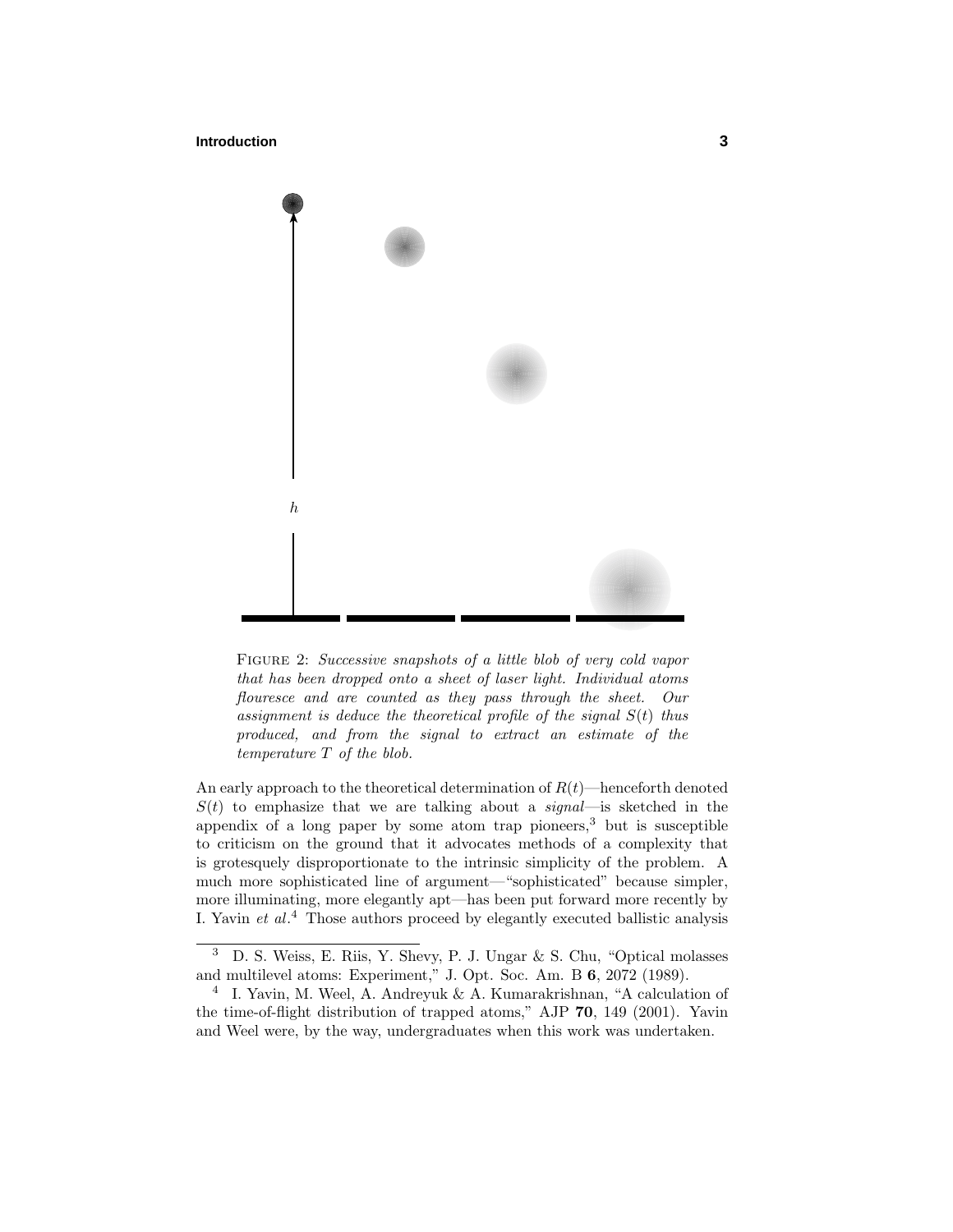

Figure 3: Identical particles have fled isotropically with identical speeds *v*.



Figure 4: "Fireworks display." Same physics as above, but in the presence of a gravitational field (or equivalently: as viewed by an upwardly accelerated observer). We have interest in the rate at which debris passes through the "detection plane" (represented in the figure by the heavy horizontal line) and realized physically by a slab-like laser beam.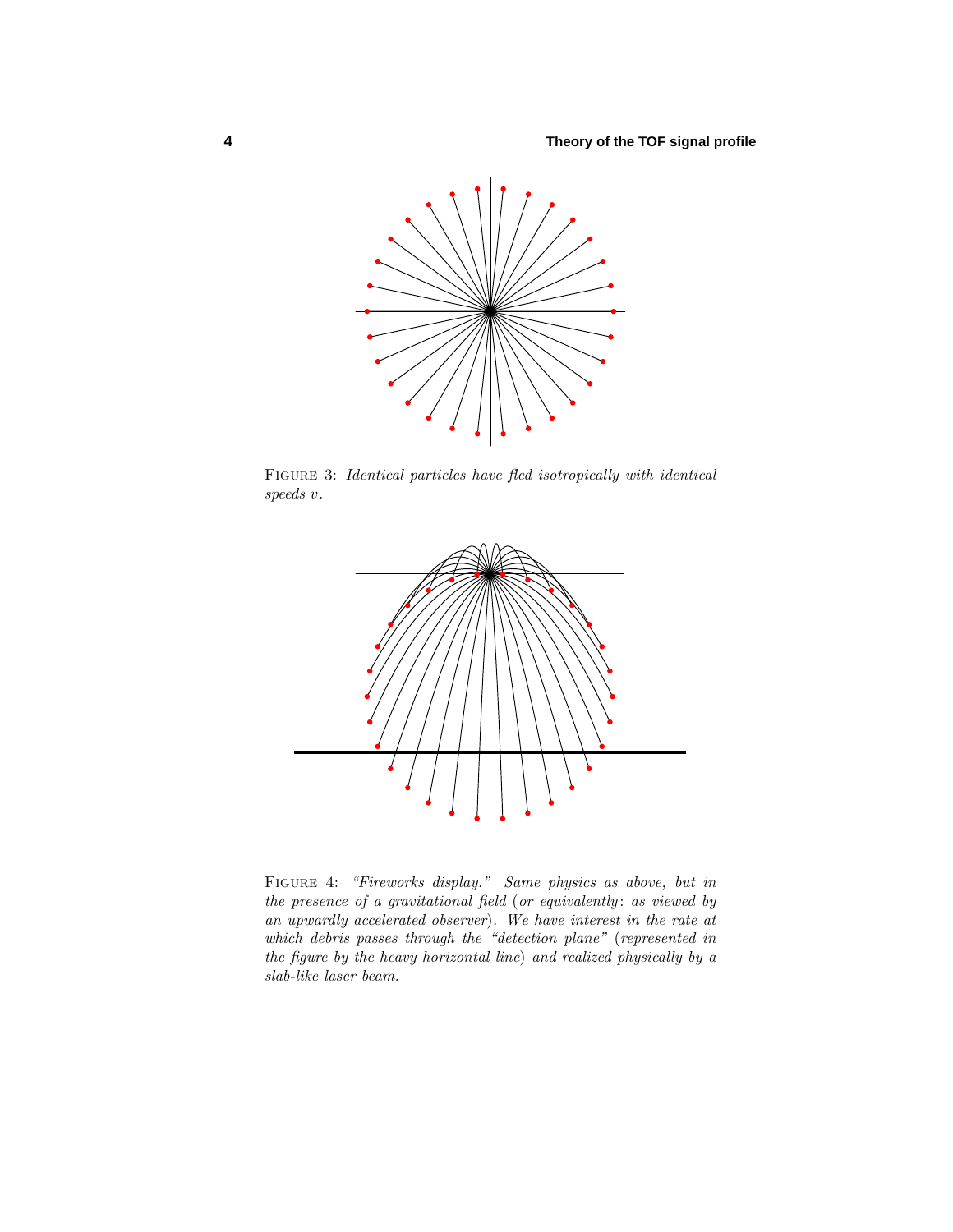## **Signal of a single-speed point source 5**

to the time-dependent spatial distribution of the atomic fallout *...* which is more than they need or want: they have, therefore, as a final step, to integrate out the space variables, which turns out not to be difficult, but lends unnecessary clutter to their work (and appears to have blinded them to certain fine points). I present here an argument that is elementary from start to finish, that is efficient in the sense that it does not labor to answer questions that were not asked, and that is physically illuminating.

**1. Signal produced by a single-speed point source.** The figures on the facing page are self-explanatory, and serve in themselves to capture the ballistic and geometrical essence of the argument. Suppose that, by action of some isotropic



FIGURE 5: A little elementary calculus serves to establish that the area of the spherical cap below the bold line (which represents the detection plane) can be described

$$
A(z,r) = 2\pi r^2 \left[1 - \frac{z}{r}\right] \quad \text{which becomes} \quad \begin{cases} 0 & \text{at } z = +r \\ 2\pi r^2 & \text{at } z = 0 \\ 4\pi r^2 & \text{at } z = -r \end{cases} \tag{4}
$$

—the essential presumption being that  $r \leq z \leq -r$ ; i.e., that  $z^2 \leq r^2$ . From the fact that *A* depends linearly upon *z* it follows—somewhat counterintuitively—that slices of equal thickness, wherever they may be taken from a sphere, all have the same surface area.

process, *N* points/atoms have been sprayed with statistical uniformity onto the surface of the sphere shown above. Assume, moreover, that—as suggested by Figures  $2 \& 4-z$  and  $r$  are time-dependent. The expected number of atoms on the sub-planar cap—the number of atoms that, riding on the sphere, have been transported past the detection plane and "completed their race"—can be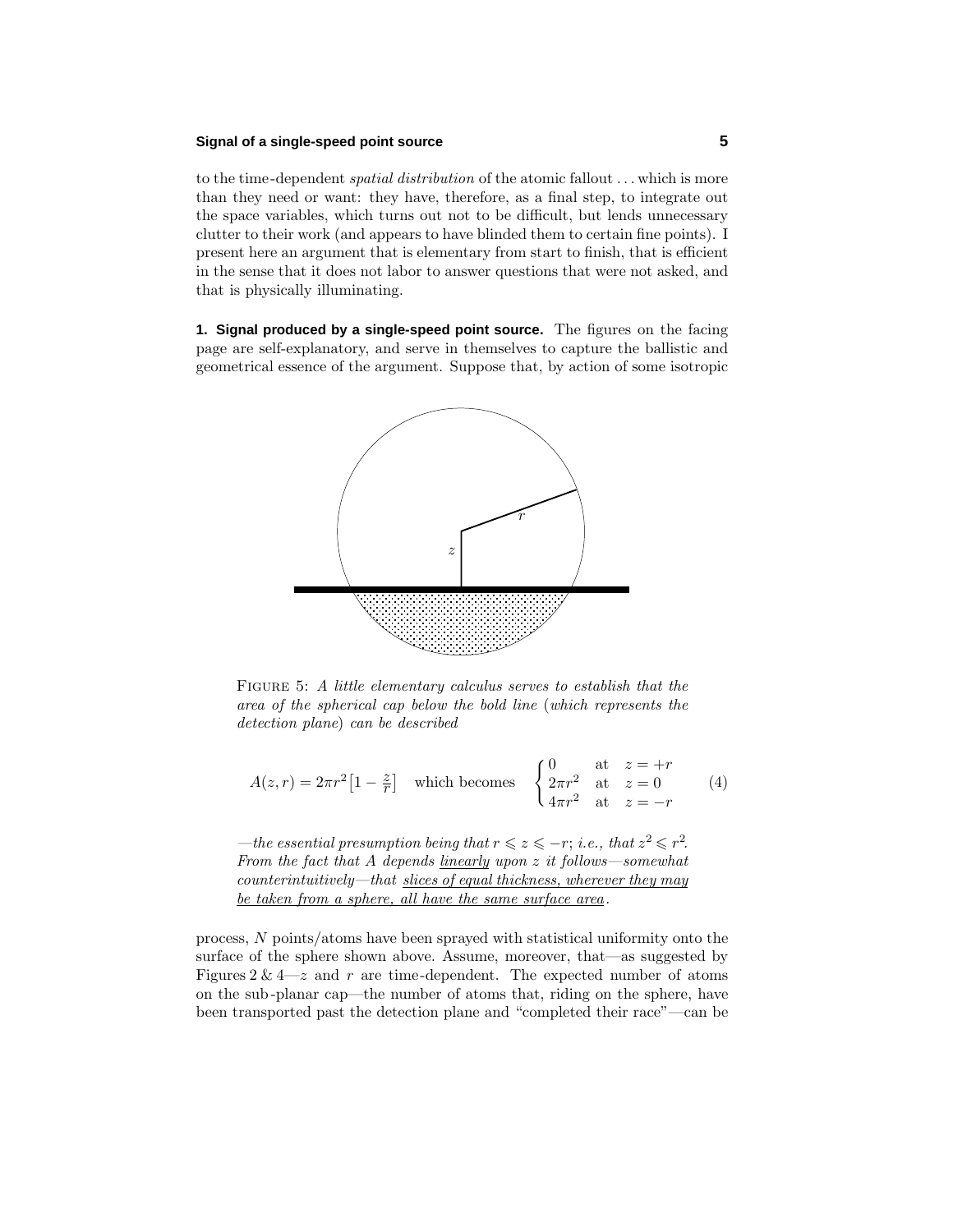## **6 Theory of the TOF signal profile**

described

$$
F(z,r) = N \cdot \frac{\text{area of sub-planar cap}}{\text{area of entire sphere}}
$$

$$
= \begin{cases} N \cdot \frac{r-z}{2r} & \text{if } z^2 \leq r^2\\ 0 & \text{otherwise} \end{cases}
$$

and the rate at which atoms drift through the detection plane—physically: the "signal"—becomes

$$
S(t) = \frac{d}{dt}F(z(t), r(t)) = \begin{cases} N \cdot \frac{z\dot{r} - r\dot{z}}{2r^2} & \text{if } z^2 \leq r^2\\ 0 & \text{otherwise} \end{cases}
$$

$$
= N \Big\{ \theta(z+r) - \theta(z-r) \Big\} \cdot \frac{z\dot{r} - r\dot{z}}{2r^2}
$$
(5)

We have special interest in the case

$$
z(t) = h + ut - \frac{1}{2}gt^2
$$
  
\n
$$
r(t) = vt
$$
\n(6)

with  $v > 0$ . We will say that the population was "*dropped* from height *h*" if  $u = 0$ , and in the contrary case that it was tossed or "lofted."<sup>5</sup> Returning with  $(6)$  to  $(5)$  we obtain

$$
S(t) = N \left\{ \theta(h + ut - \frac{1}{2}gt^2 + vt) - \theta(h + ut - \frac{1}{2}gt^2 - vt) \right\}
$$

$$
\cdot \frac{(h + ut - \frac{1}{2}gt^2)v - vt(u - gt)}{2(vt)^2}
$$

$$
= N \left\{ \theta(h + ut - \frac{1}{2}gt^2 + vt) - \theta(h + ut - \frac{1}{2}gt^2 - vt) \right\} \cdot \frac{h + \frac{1}{2}gt^2}{2vt^2} \tag{7}
$$

A simple argument establishes that the "switch factor"  $\{etc.\}$  snaps on at the moment the expanding/falling sphere first strikes the detection plane

$$
t_{\text{first}} = \frac{\sqrt{(u-v)^2 + 2gh} + (u-v)}{g} \tag{8.1}
$$

and snaps off the instant

$$
t_{\text{last}} = \frac{\sqrt{(u+v)^2 + 2gh} + (u+v)}{g} \tag{8.2}
$$

<sup>5</sup> Experimentalists inform me of their suspicion that lofting may be a fact of life, an uncontrolled side-effect of the abrupt de-confinement of trapped atoms. We want to be in position to estimate the magnitude of the error thus introduced into their measurements.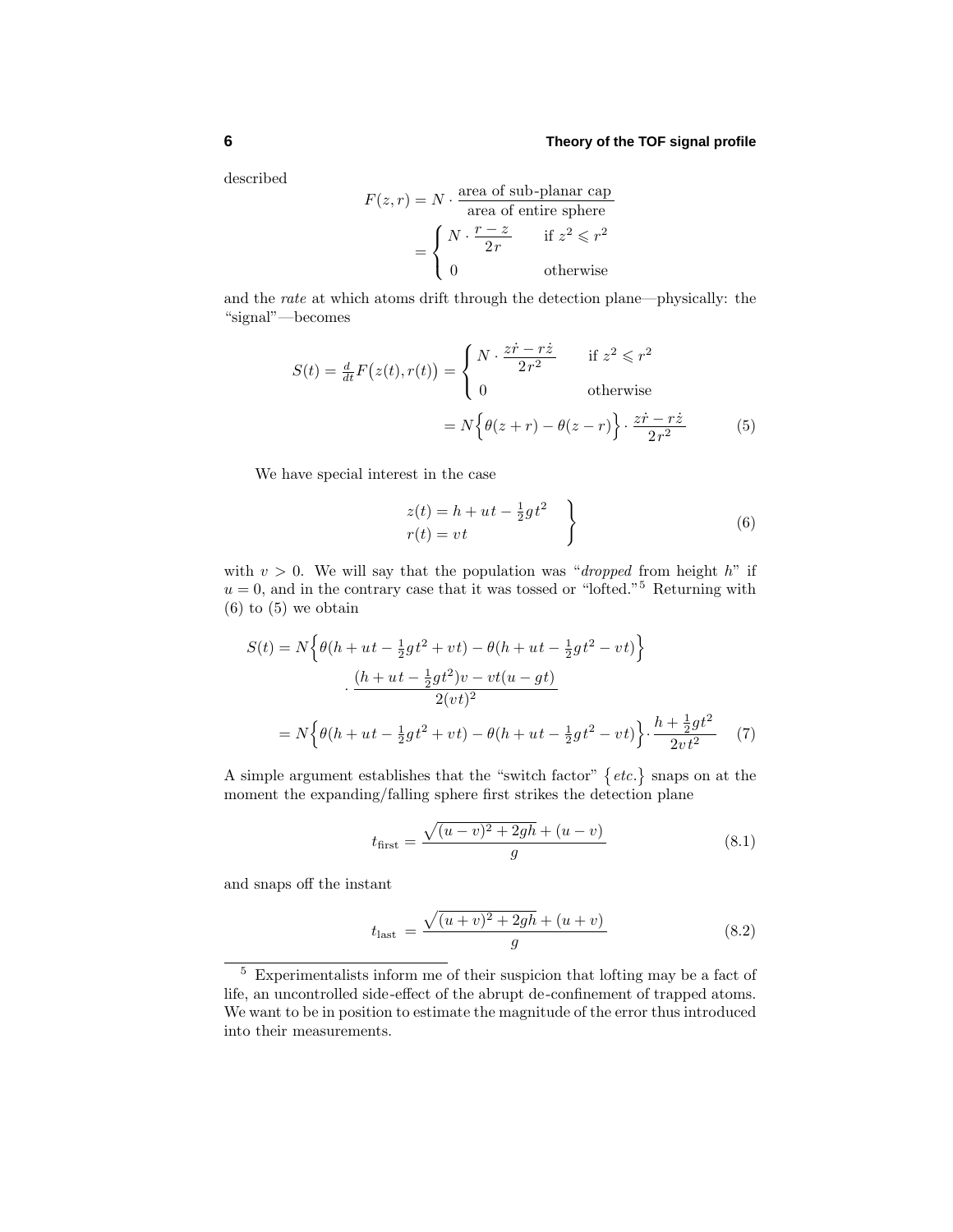## **Signal of a Maxwellian point source 7**

the sphere sinks below the plane. Equation (7) can in this notation be rendered

$$
S(t) = N\left\{\theta(t - t_{\text{first}}) - \theta(t - t_{\text{last}})\right\} \cdot \frac{h + \frac{1}{2}gt^2}{2vt^2}
$$
\n(8.3)

and we are gratified to discover that *Mathematica*, working from (8), supplies

$$
\int_{t_\mathrm{first}}^{t_\mathrm{last}} S(t) \, dt = N \quad : \quad \text{all parameter assignments}
$$

**2. Signal produced by a Maxwellian point source.** Bringing (1) to (7) we obtain the signal

$$
S_{\text{thermalized point}}(t)
$$
  
=  $N \cdot \int_0^\infty \left(\frac{1}{\alpha \sqrt{\pi}}\right)^3 e^{-(v/\alpha)^2} 4\pi v \left\{\theta(vt+z) - \theta(-vt+z)\right\} \cdot \frac{h + \frac{1}{2}gt^2}{2t^2} dv$  (9)

of a Maxwellian superposition of such populations. A little trickery permits the integration to be performed exactly. To that end, note first that (for  $t > 0$ )

$$
\left\{\theta(vt+z) - \theta(-vt+z)\right\} = \left\{\theta(v+z/t) - \theta(-v+z/t)\right\}
$$

But  $\theta(x) = \frac{1}{2} \{1 + \text{sgn}(x)\}$  and for  $\text{sgn}(x)$  we have<sup>6</sup> the integral representation

$$
sgn(x) = \frac{2}{\pi} \int_0^\infty \frac{\sin(xp)}{p} \, dp
$$

so

$$
\left\{\theta(v+z/t) - \theta(-v+z/t)\right\} = \frac{1}{\pi} \int_0^\infty \left\{\frac{\sin[(v+z/t)p]}{p} + \frac{\sin[(v-z/t)p]}{p}\right\} dp
$$

Returning with this information to (9) we have

$$
S_{\text{thermalized point}}(t)
$$
\n
$$
= N \cdot \frac{h + \frac{1}{2}gt^2}{2t^2} \int_0^\infty \left(\frac{1}{\alpha\sqrt{\pi}}\right)^3 e^{-(v/\alpha)^2} 4\pi v
$$
\n
$$
\left\{\frac{1}{\pi} \int_0^\infty \left\{\frac{\sin[(v+z/t)p]}{p} + \frac{\sin[(v-z/t)p]}{p}\right\} dp\right\} dv
$$

The idea now is to reverse the order of integration. *Mathematica* supplies

$$
= N \cdot \frac{h + \frac{1}{2}gt^2}{2t^2} \cdot \int_0^\infty \frac{2}{\pi} \cos[(z/t)p]e^{-\frac{1}{4}\alpha^2 p^2} dp
$$
  
\n
$$
= N \cdot \frac{h + \frac{1}{2}gt^2}{2t^2} \cdot \frac{2}{\alpha\sqrt{\pi}} \exp\left\{-\frac{(z/t)^2}{\alpha^2}\right\}
$$
  
\n
$$
= N \cdot \frac{h + \frac{1}{2}gt^2}{\alpha t^2 \sqrt{\pi}} \cdot \exp\left\{-\frac{(h + ut - \frac{1}{2}gt^2)^2}{\alpha^2 t^2}\right\}
$$
  
\n
$$
\equiv N \cdot S(t; \alpha, g, h, u)
$$
  
\n(10)

which in the case  $u = 0$  is precisely the result obtained (in quite another way)

<sup>&</sup>lt;sup>6</sup> See J. Spanier & K. B. Oldham, An Atlas of Functions  $(1.087)$ , page 65.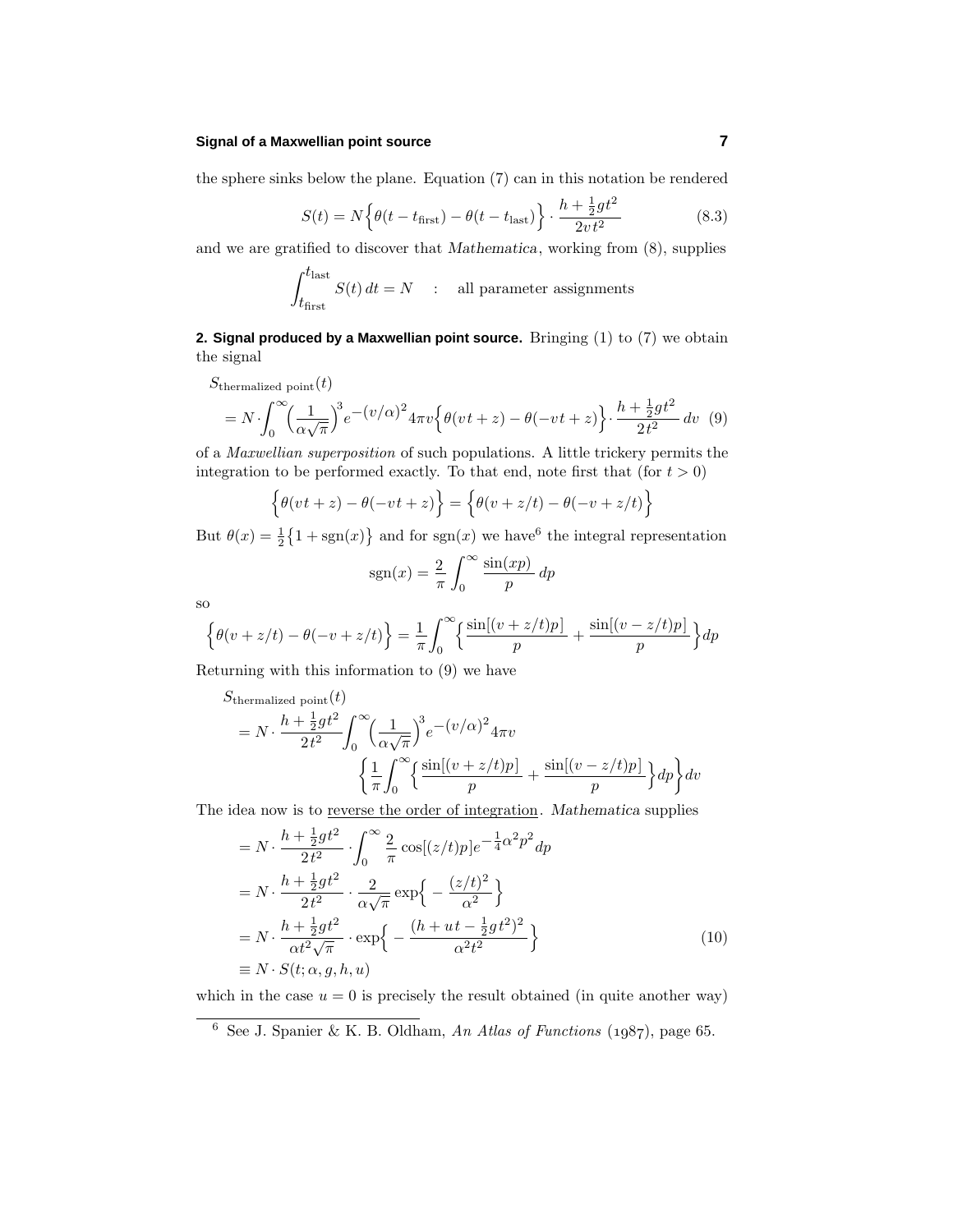

Figure 6: **Dropped Maxwellian point source.** Curves derived from (10) in the case  $u = 0$ . In all cases  $g = 1$  and  $h = 2$ . The heavy curve arose from  $\alpha = 0.5$ ; progressively broader curves arose from setting  $\alpha = 0.7, 1.0, 1.5$ ; i.e., from <u>increasing the temperature</u>.



Figure 7: **Lofted Maxwellian point source.** Lofting at speeds *u* much greater than about

characteristic diameter of workspace time  $\sqrt{2h/g}$  required to fall a distance *h* 

would very likely toss the sample right out of the apparatus. In all of the cases plotted  $\alpha = 0.5$ ,  $g = 1$ ,  $h = 2$  (and therefore  $\sqrt{2h/g} = 2$ ). The heavy curve arose (as in the preceding figure) from setting  $u = 0$ . The broadened late-arriving curve arose from up-lofting the point source with speed  $u = 0.5$ , the narrowed early-arriving curve arose from down-lofting with that same speed.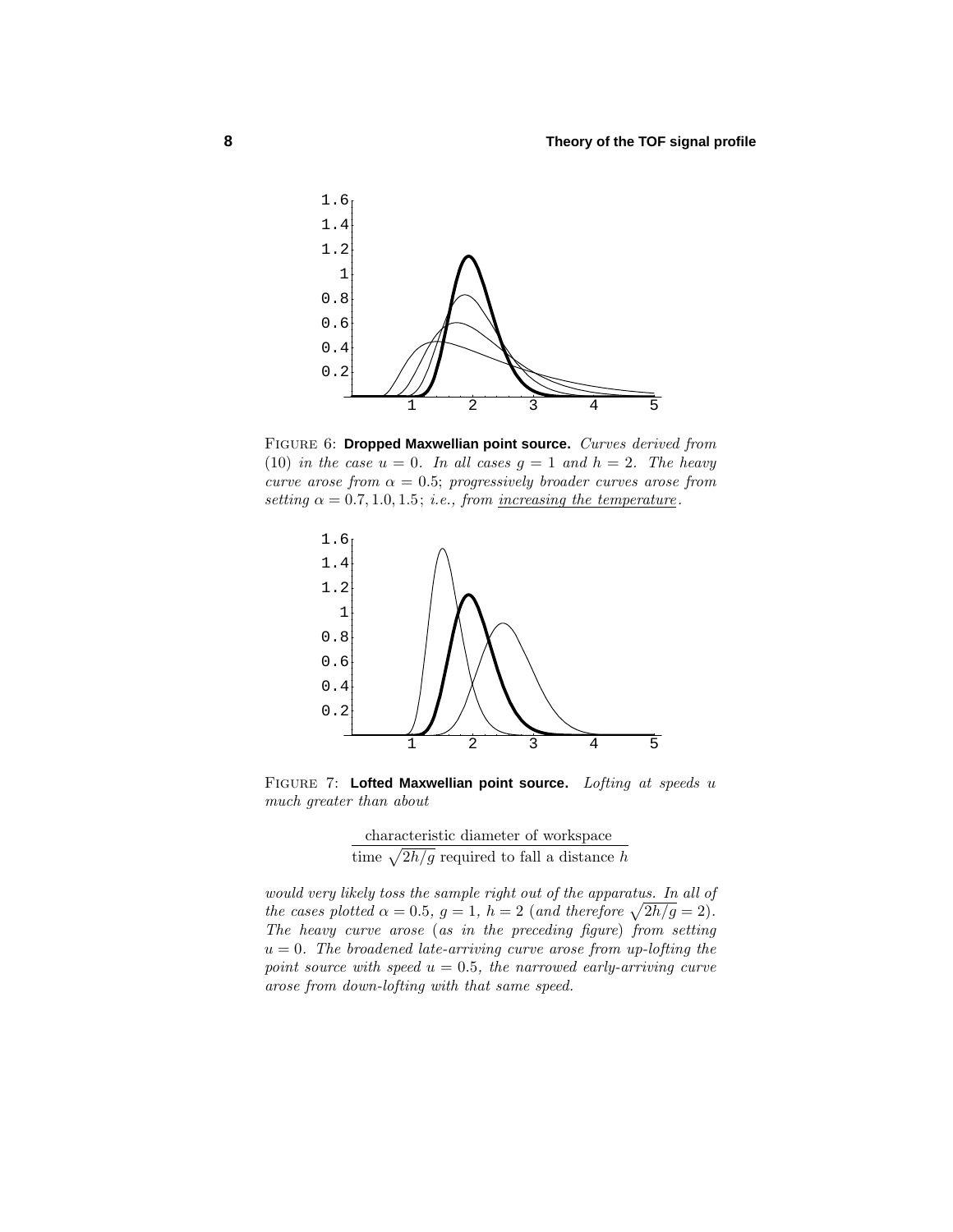#### **Signal of a Maxwellian blob 9**

by Yavin et al, and that is fundamental to their paper*...* as it is also to most of what follows.

I describe now yet a third derivation of (10). We are informed by *Mathematica* that while

$$
\int_{a}^{\infty} x^{\text{even}} e^{-x^2} dx = (\text{odd polynomial in } a) \cdot e^{-a^2} + (\text{numeric}) \cdot [1 - \text{erf}(a)]
$$

—it was in a misguided attempt to avoid an anticipated error function that I devised the preceding argument (which I now find too pointlessly lovely to abandon)—the integral becomes elementary (which is to say, the error functions drop spontaneously away) in odd cases:<sup>7</sup>

$$
\int_{a}^{\infty} x^{\text{odd}} e^{-x^2} dx = \text{(even polynomial in } a) \cdot e^{-a^2}
$$

Returning now to (9), we note that

$$
\theta(vt+z) - \theta(-vt+z) = \begin{cases}\n-1 & : v < -z/t \quad \text{(unphysical)} \\
0 & : -z/t < v < +z/t \\
+1 & : v > +z/t\n\end{cases}
$$

so we have

$$
S_{\text{thermalized point}}(t) = N \cdot \left(\frac{1}{\alpha \sqrt{\pi}}\right)^3 4\pi \frac{h + \frac{1}{2}gt^2}{2t^2} \int_{z/t}^{\infty} v e^{-(v/\alpha)^2} dv
$$

The integral is elementary, and immediately gives back (10). Figures 6 and 7 illustrate the signals produced by dropped/lofted Maxwellian point sources in some representative cases.

#### **3. Signal produced by a Maxwellian blob.** Let

$$
R\equiv\frac{\mbox{characteristic "diameter" of the trapped population}}{2}
$$

We expect to be able to treat the trapped population (or "source") as though it were point-like if and only if  $R \ll h_{\text{mean}}$ . The question now before us: What is the nature and extent of the effect that source structure has upon signal shape? The discussion turns on the observation that all aspects of source structure are irrelevant except those having to do with the fact that the atoms in an extended source must fall assorted distances to reach the detection plane. Given the design of a blob, we write

 $n(h) dh \equiv$  number of atoms in the neighborhood *dh* of height *h* 

Then  $\int n(h) dh = N$  and we have

$$
S_{\text{thermalized blob}}(t) = \int S(t; \alpha, g, h, u) n(h) dh \tag{11}
$$

which we will examine in some illustrative special cases:

<sup>7</sup> I am indebted to David Griffiths for bringing this fact to my attention.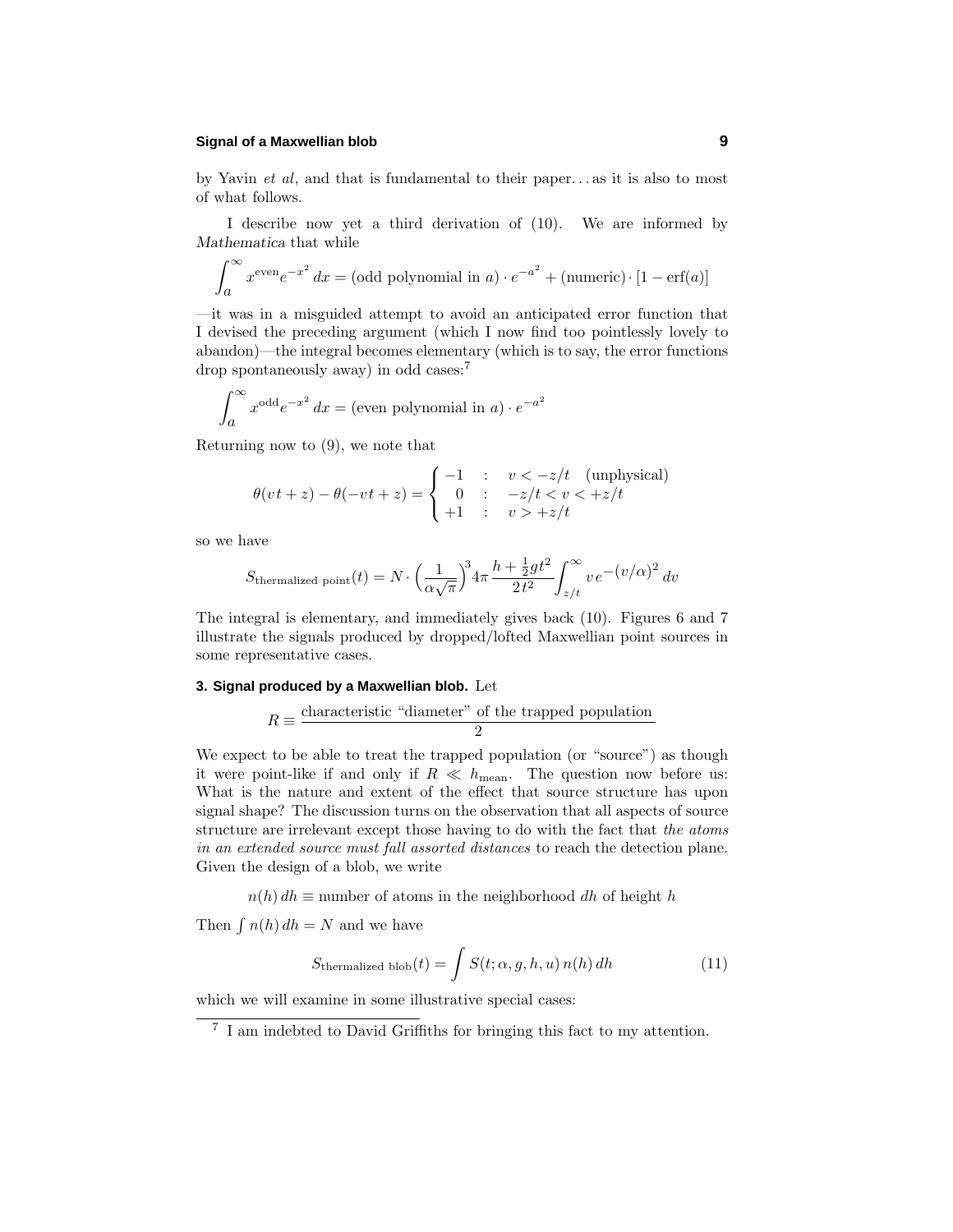#### **10 Theory of the TOF signal profile**

**Spherically symmetric Gaussian blob** We remark by way of preparation that if *N* points are normally distributed about the origin of a Cartesian coordinate system

point density = 
$$
N \left( \frac{1}{R\sqrt{2\pi}} \right)^3 \exp \left\{ -\frac{x^2 + y^2 + z^2}{2R^2} \right\}
$$

then the expected number of points with coordinates in the neighborhood *dx* of *z* is given by

$$
N\frac{1}{R\sqrt{2\pi}}\exp\left\{-\frac{z^2}{2R^2}\right\}dz
$$

For a Gaussian blob of radius *R*, centered at height  $h_0$ , we therefore have

$$
n(h) = N \frac{1}{R\sqrt{2\pi}} \exp \left\{-\frac{(h - h_0)^2}{2R^2}\right\}
$$

Returning with this result to (11) we (for simplicity turn off *u* and) find

$$
S_{\text{thermalized Gaussian blob}}(t)
$$
\n
$$
= N \cdot \frac{h_0 + \frac{1}{2}gt^2 + 2gR^2/\alpha^2}{\alpha t^2 \sqrt{\pi}(1 + 2R^2/\alpha^2 t^2)} \cdot \exp\left\{-\frac{(h_0 - \frac{1}{2}gt^2)^2}{\alpha^2 t^2 (1 + 2R^2/\alpha^2 t^2)}\right\}
$$
\n
$$
= S(t; \alpha, g, h_0, 0) \quad \text{in the point-source limit } R \downarrow 0
$$
\n(12)

The "extended source effect" can on this basis be argued to be relatively slight: see Figure 8.

**Uniformly dense spherical blob**  $\begin{bmatrix} A \text{ simple argument establishes that for} \end{bmatrix}$ a uniformly dense spherical blob of radius  $R$ , centered at height  $h_0$ ,

$$
n(h) = \begin{cases} N\frac{3}{4R^3} \left[R^2 - (h - h_0)^2\right] & \text{: } h_0 - R \leq h \leq h_0 + R \\ 0 & \text{: } \text{otherwise} \end{cases}
$$

Returning with this result to (11) we find that *Mathematica* is able and willing to do the integral, but produces a result that—even after simplification—is so uninformatively complicated as to be not worth reproducing on the page, but which when graphed (Figure 9) shows the extended source effect to be here even less significant than it was in the Gaussian case. It would appear that in realistic cases there is no reason to abandon the point-source assumption.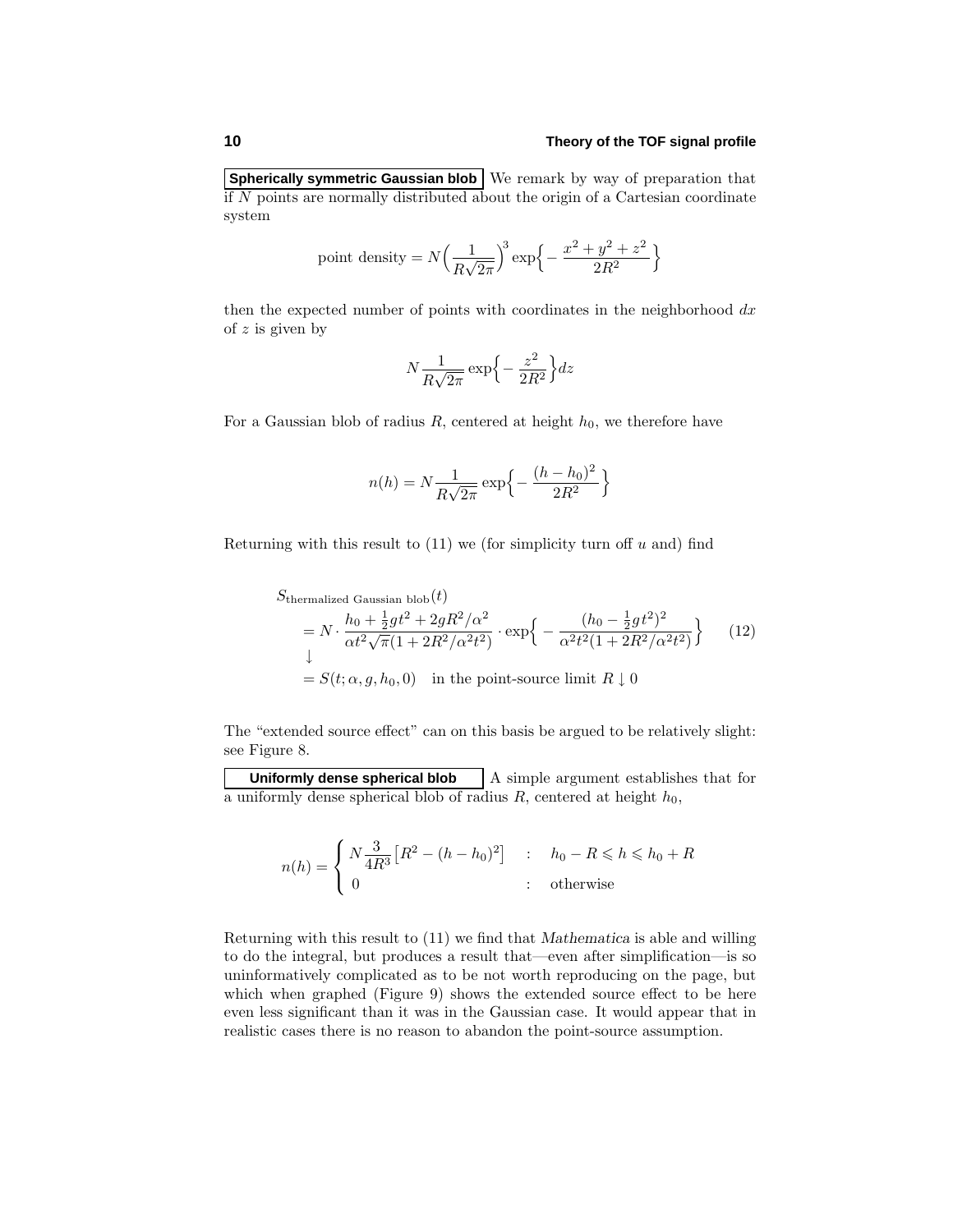

Figure 8: **Dropped Gaussian blob.** Here superimposed are the signals that result from setting  $R$  to  $0\%, 1\%, 10\%, 30\%$  and  $50\%$ of  $h_0$ . The parameters  $\alpha$ ,  $g$  and  $h_0$  have been assigned the same values as in Figure 7. At the 1% setting the extended source effect is imperceptible.



Figure 9: **Dropped uniformly dense spherical blob.** The *R/h*<sup>0</sup> ratios and parameter setting are identical to those in the preceding figure. The extended source effect is even less pronounced.

**4. New method for extracting temperature from signal data.** An atom thrust downward with speed  $\alpha \equiv \sqrt{2kT/m}$  from height  $h - R$  will intercept the detection plane at time

$$
t_{-} = \frac{\sqrt{\alpha^{2} + 2g(h - R)} - \alpha}{g}
$$
  
= 
$$
\frac{\sqrt{\alpha^{2} + 2gh} - \alpha}{g} - \frac{1}{\sqrt{\alpha^{2} + 2gh}}R - \frac{g}{2(\alpha^{2} + 2gh)^{\frac{3}{2}}}R^{2} - \cdots
$$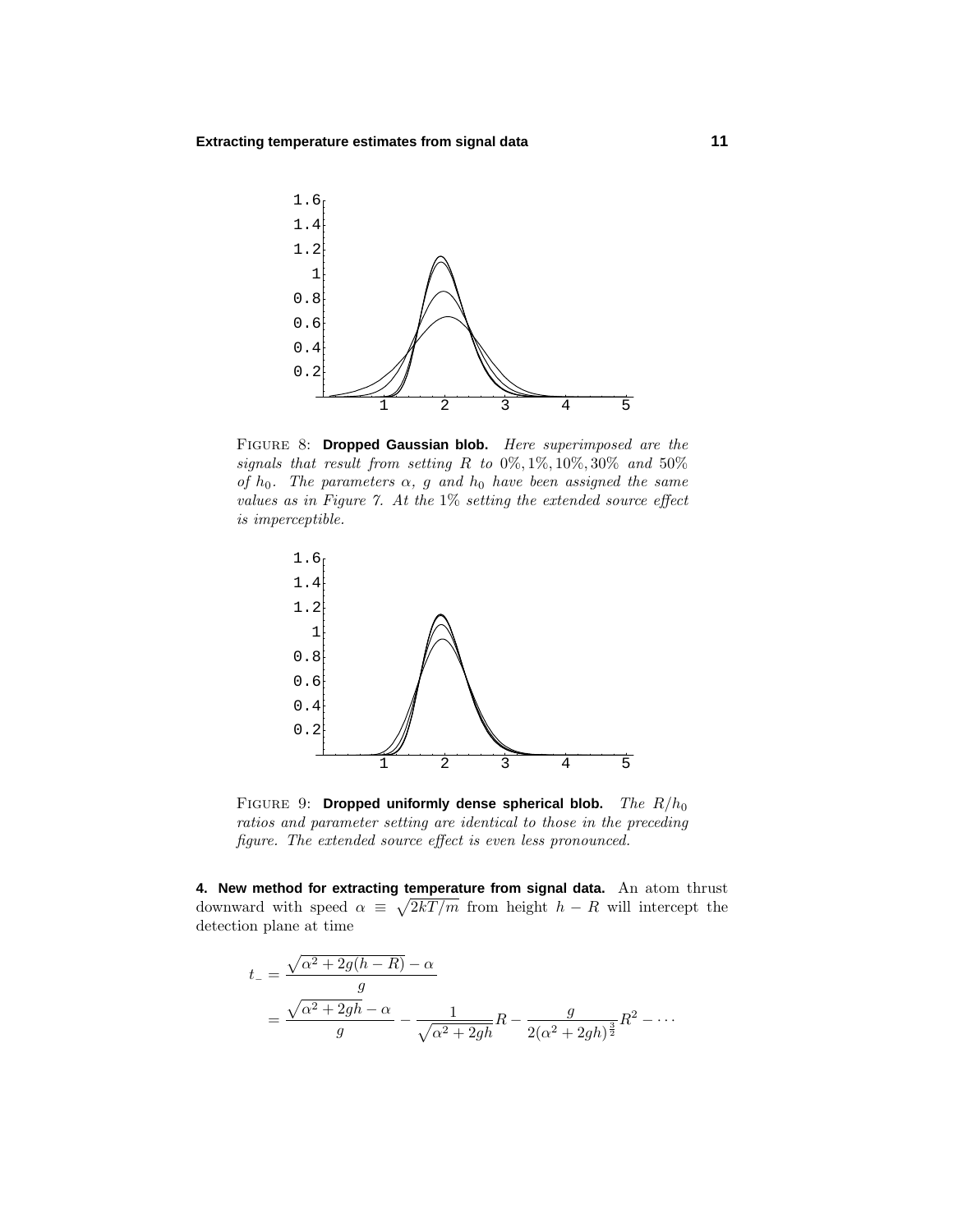while an atom tossed upward with that same speed from height  $h + R$  will be detected at time

$$
t_{+} = \frac{\sqrt{\alpha^{2} + 2g(h+R)} + \alpha}{g}
$$
  
= 
$$
\frac{\sqrt{\alpha^{2} + 2gh} + \alpha}{g} + \frac{1}{\sqrt{\alpha^{2} + 2gh}}R - \frac{g}{2(\alpha^{2} + 2gh)^{\frac{3}{2}}}R^{2} + \cdots
$$

Therefore

$$
t_{+} - t_{-} = \frac{2\alpha}{g} + \frac{2}{\sqrt{2gh + \alpha^{2}}}R + \cdots
$$
  
=  $R\frac{1}{\sqrt{\frac{1}{2}gh}} + \frac{2\alpha}{g} + R\frac{1}{(2gh)^{\frac{3}{2}}}\alpha^{2} + \cdots$ 

and in the point-source approximation  $(R = 0)$  we have the simple relation

$$
\alpha = \frac{1}{2}g(t_{+} - t_{-})
$$
\n(13)

It appears to be with the aid of (13) that experimentalists attempt to extract temperature estimates from signal data.<sup>8</sup> The problem is that even point-like trapped populations contain (at thermal equilibrium) atoms of assorted velocities, so the resulting signal cannot have a clearly defined "beginning" and "end." I turn now to the description of a practical alternative to (13).

Return to (10) and notice that  $\frac{\partial}{\partial t}S(t; \alpha, g, h, 0) = 0$  if and only if *t* is a root of the polynomial

$$
P(t; \alpha, g, h, 0) \equiv 8h^3 + 4h(gh - 2\alpha^2)t^2 - 2g^2ht^4 - g^3t^6
$$

which, we observe, is cubic in  $t^2$ . At  $\alpha = 0$  (*i.e.*, at the zero of temperature)

$$
P(t; 0, g, h, 0) = 0 \implies \begin{cases} t^2 = -2h/g & \text{: double root, imaginary } t \\ t^2 = +2h/g & \text{: physical root} \end{cases}
$$

where the "physical root"  $\sqrt{2h/g}$  is just the time it takes to drop a distance *h*. As the system warms up the time of signal maximality shifts downward (see

<sup>8</sup> See Hannah Noble, "Time of flight: measuring the temperature of trapped atoms in the Reed MOT," (Reed College thesis: May 2003), page 25.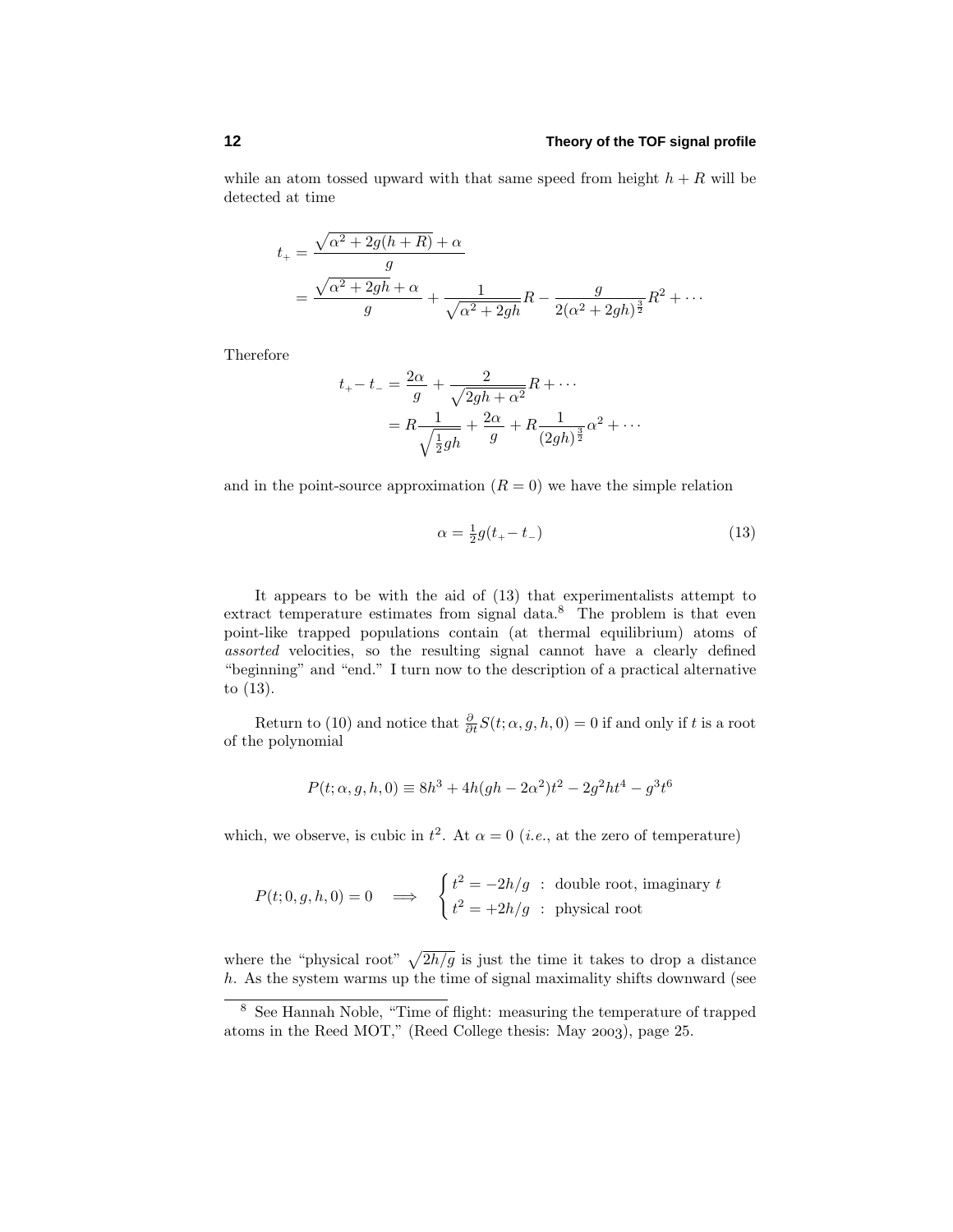#### **Extracting temperature estimates from signal data 13**

again Figure 6), becoming<sup>9</sup>

$$
t_{\max} = \sqrt{\frac{2h}{g}} \left\{ 1 - \frac{1}{4gh} \alpha^2 - \frac{1}{32g^2h^2} \alpha^4 + \frac{1}{128g^3h^3} \alpha^6 + \dots \right\}
$$
 (14)

according to *Mathematica* (to whom I owe also all the results reported below). Now, writing  $S'' \equiv \frac{\partial^2}{\partial t^2} S$ , construct

$$
\Omega(t; \alpha, g, h, u) \equiv \frac{S''(t; \alpha, g, h, u)}{S(t; \alpha, g, h, u)}
$$
  
= 
$$
\frac{A(t; \alpha, g, h) + u \cdot B(t; \alpha, g, h) + u^2 \cdot C(t; \alpha, g, h)}{4t^6 (2h + gt^2)\alpha^4}
$$

where

$$
A = 32h5 + 16gh4t2 + g3t8(g2t2 - 2\alpha2) - 16h3t2(g2t2 + 7\alpha2)- 8h2t3(g3t3 + 3gt3) + 2ht4(g4t4 + 6g2t2\alpha2 + 24\alpha4)B = 64h4t + 64gh3t3 - 4g4t9 - 96h2t3\alpha2 - 2ht4(8g3t3 + 24gt3)C = 32h3t2 + 48gh2t4 + 24g2ht6 + 4g3t8
$$

Drawing upon (14) we find that in the absence of lofting

$$
\Omega(t_{\text{max}};\alpha,g,h,0) = -\frac{2g^2}{\alpha^2} - \frac{g}{2h} - \frac{\alpha^2}{2h^2} - \cdots
$$

But

$$
\Omega \equiv \frac{\text{curvature at the signal max}}{\text{maximal signal value}}
$$

is a (negative) number that can, in principle, be extracted from data: assuming that to have been done, we have

$$
\alpha^2 = 2kT/m = -\frac{2g^2}{\Omega} \tag{15}
$$

as an alternative to (13). Equation (13) would appear to be most useful at very low temperatures, when the meaning of  $t_{+} - t_{-}$  is fairly clear. At higher

<sup>9</sup> Isolate the real root of

$$
8h^3 + 4h(gh - 2\alpha^2)\theta - 2g^2h\theta^2 - g^3\theta^3 = 0
$$

(which is fairly complicated); develop that expression as a power series in  $\alpha$ 

$$
\theta \equiv t^2 = \frac{2h}{g} - \frac{1}{g^2} \alpha^2 + \frac{0}{g^3 h^1} \alpha^4 + \frac{1}{16g^4 h^2} \alpha^6 + \frac{1}{32g^5 h^3} \alpha^8 + \frac{1}{256g^6 h^4} \alpha^{10} + \cdots
$$

and then develop  $t = \sqrt{\text{preceding expression}}$ .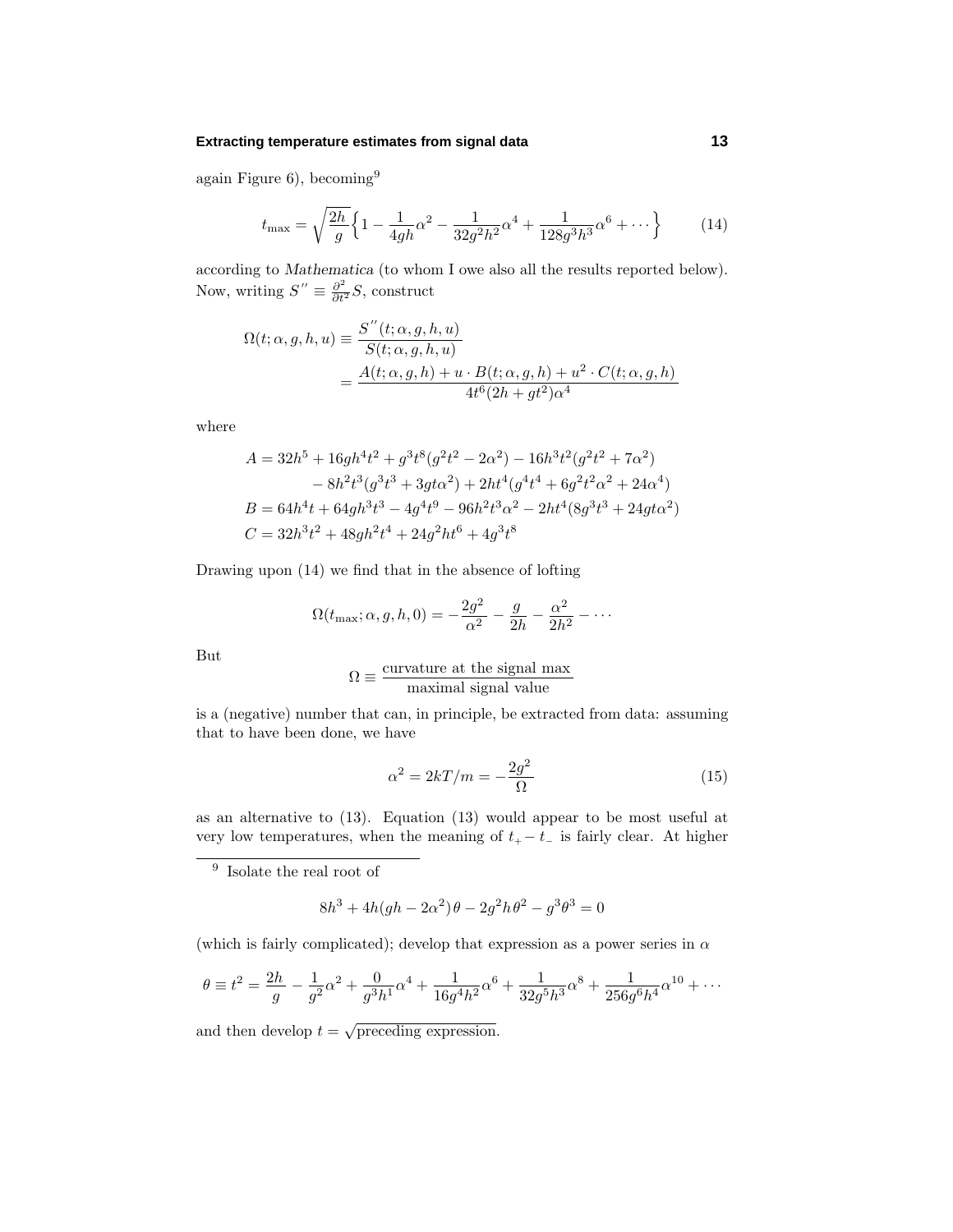temperatures the meaning of  $t_{+} - t_{-}$  becomes vague, but the maximal signal remains clearly/unambiguously defined: it is, therefore, at higher temperatures that we expect (15) to be most useful. It may, however, prove difficult to extract useful estimates of  $\Omega$  from noisy data.

**5. Error introduced by weak lofting.** Returning to the bottom of page 7, we find that  $\frac{\partial}{\partial t}S(t; \alpha, g, h, u) = 0$  if and only if *t* is a root of the polynomial

$$
P(t; \alpha, g, h, u) \equiv P(t; \alpha, g, h, 0) + u \cdot Q(t; g, h)
$$

where  $Q = 8h^2t + 8ght^3 + 2g^2t^5$  is (as it turns out)  $\alpha$ -independent and terms of higher order in *u* are absent. Now, it is a general proposition that if  $x_0$  is a root of the polynomial  $p(x)$  then the requirement that  $x_0 + ux_1 + u^2x_2 + u^3x_3 + \cdots$ be a root of  $p(x) + uq(x)$  entails

 $p(x_0) + [q(x_0) + x_1 p'(x_0)]u + [x_2 p'(x_0) + x_1 q'(x_0) + \frac{1}{2}x_1^2 p''(x_0)]u^2 + \cdots = 0$ 

and gives

$$
x_1 = -\frac{q(x_0)}{p'(x_0)}
$$
  

$$
x_2 = -\frac{q(x_0)[q(x_0)p''(x_0) - 2p'(x_0)q'(x_0)]}{3[p'(x_0)]^3}
$$
  

$$
\vdots
$$

The object of immediate interest is  $t_{\text{max}}(u) = t_0 + ut_1 + u^2 t_2 + \cdots$ , in which notation the object  $t_{\text{max}}$  described at (14) becomes  $t_{\text{max}}(0) = t_0$ . The preceding remark supplies

$$
t_1 = -\frac{Q(t_{\text{max}})}{P'(t_{\text{max}})}
$$
  
=  $-\frac{8h^2t + 8ght^3 + 2g^2t^5}{8ht(gh - 2\alpha^2) - 8g^2ht^3 - 6g^3t^5}\Big|_{t \to t_0}$   
=  $\frac{1}{g} \left\{ 1 + \frac{0}{g^2h^1} \alpha^2 - \frac{1}{8g^3h^2} \alpha^4 - \frac{3}{32g^4h^3} \alpha^6 - \dots \right\}$ 

giving

$$
t_{\max}(u) = \sqrt{\frac{2h}{g}} \left\{ 1 - \frac{1}{4gh} \alpha^2 - \frac{1}{32g^2h^2} \alpha^4 + \frac{1}{128g^3h^3} \alpha^6 + \cdots \right\}
$$

$$
+ u \cdot \frac{1}{g} \left\{ 1 - \frac{1}{8g^2h^2} \alpha^4 - \frac{3}{32g^3h^3} \alpha^6 - \cdots \right\} \tag{16}
$$

Notice in this regard that at  $\alpha = 0$  thermal motion is extingusihed and the trapped population falls like a lofted rock  $z(t) = h + ut - \frac{1}{2}gt^2$ , landing at a time

$$
t_{\text{lofted rock}} = \frac{\sqrt{2gh + u^2} + u}{g} = \sqrt{\frac{2h}{g}} + u \cdot \frac{1}{g} + \cdots
$$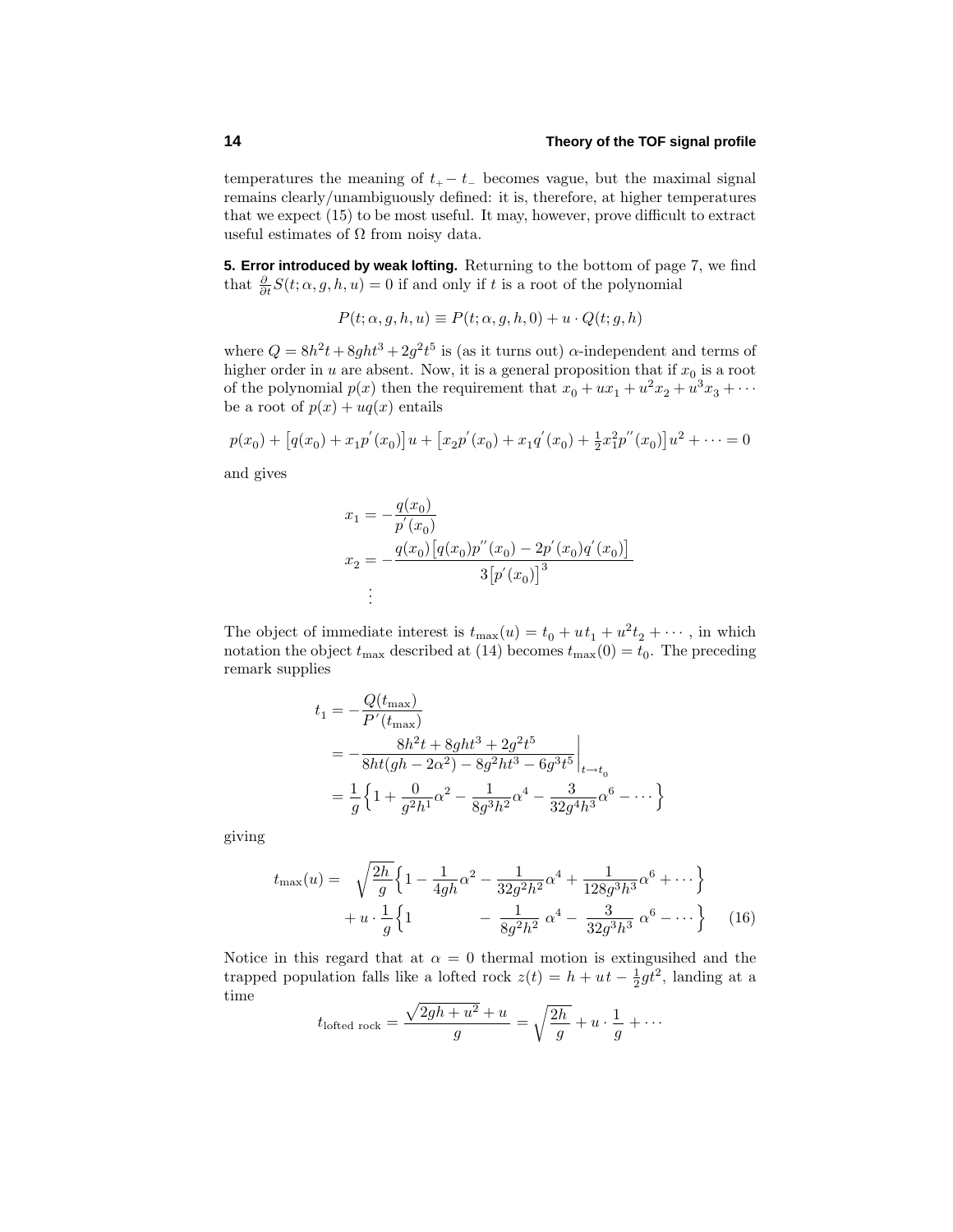# **Temperature error attributable to soft lofting 15**

that is early or late according as *u* is less or greater than zero. Slight warming of the population serves, according to (16), to cause up-lofted populations to land a bit earlier than they otherwise would.

To discover the effect (in leading order) of lofting upon  $\Omega$  we ask *Mathematica* to expand  $\Omega(t_0+ut_1; \alpha, g, h, u)$  first in powers of  $\alpha$ , then in powers of *u ...* and obtain

$$
\Omega_{\text{soft loft}} = \frac{1}{\alpha^2} \left\{ -2g^2 + u \sqrt{\frac{8g^3}{h}} \right\} + \alpha^0 \left\{ -\frac{g}{2h} + u \sqrt{\frac{8g}{h^3}} \right\} + \alpha^2 \left\{ -\frac{1}{2h^2} + u \sqrt{\frac{9}{2gh^5}} \right\}
$$

We are gratified to observe that all terms have the physical dimension of  $(\text{time})^{-2}$ , and that we recover the result reported on page 12 at  $u = 0$ . The upshot of the preceding discussion is that at low temperatures the effect of soft lofting can be described

$$
\alpha^2 = 2kT/m = -\frac{2g^2}{\Omega}
$$
  
\n
$$
\downarrow
$$
  
\n
$$
= -\frac{2g^2 - u \cdot 2g\sqrt{2g/h}}{\Omega}
$$
  
\n
$$
= -\frac{2g^2\left[1 - u \cdot \sqrt{2/gh}\right]}{\Omega}
$$
  
\n
$$
= -\frac{2g^2}{\Omega} \cdot \left[1 - 2u/v_0\right]
$$
(17)

where  $v_0 \equiv \sqrt{2gh}$  is the speed of a particle that has been dropped from height *h*. Evidently soft up-lofting—if not taken into account—will, by the  $\Omega$ -method, lead to an artificially low temperature estimate, and down-lofting to an artificially high estimate.

Look by way of comparison to how  $(t_{+} - t_{-})$  responds to soft lofting: we have

$$
t_{+} - t_{-} = \frac{\sqrt{2gh + (\alpha + u)^{2}} + (\alpha + u)}{g} - \frac{\sqrt{2gh + (\alpha - u)^{2}} + (\alpha - u)}{g}
$$

$$
= \alpha \frac{2}{g} \left[ 1 + (u/v_{0}) \right] \quad \therefore \quad \alpha \text{ and } u \text{ both small}
$$

giving

$$
\alpha^2 = \frac{1}{4}g^2(t_+ - t_-)^2 \cdot [1 - 2u/v_0] \tag{18}
$$

Evidently the  $\Omega$ -method and the  $(t_{+}-t_{-})$ -method are *equally/identically* sensitive to soft-lofting. Up-lofting tends, however, to increase the ambiguity that attaches in all cases to  $(t_{+}-t_{-})$ , and this is a little problem to which the Ω-method is immune.